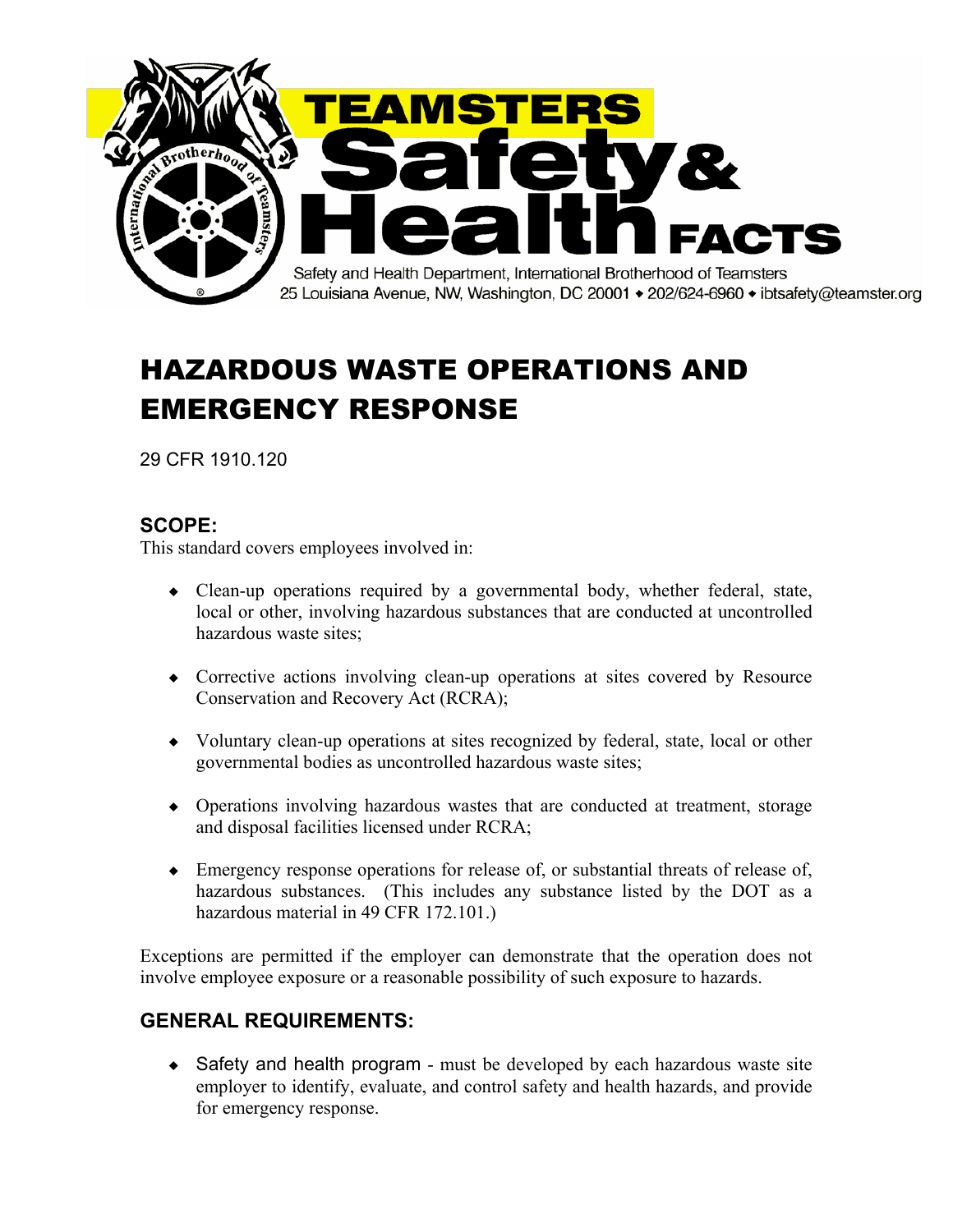- $\bullet$  Preliminary evaluation of the site's characteristics prior to entry by a trained person to identify potential site hazards and to aid in the selection of appropriate employee protection methods. Included would be all suspected conditions immediately dangerous to life or health, or which may cause serious harm.
- $\bullet$  Site control program must be implemented to protect employees against hazardous contamination of employees. At a minimum it must have a site map, site work zones, site communications, safe work practices and identification of the nearest medical assistance. Also required is the use of a "buddy system" as a protective measure in particularly hazardous situations so that employees can keep watch on one another to provide quick aid if needed.
- Training of employees before they are allowed to engage in hazardous waste operations or emergency response that could expose them to safety and health hazards. However, experienced workers will be allowed to continue operations and then be given refresher courses when appropriate. Specific training requirements are listed for clean-up personnel, equipment operators, general laborers and supervisory employees and for various levels of emergency response personnel. Persons completing specific training for hazardous waste operations shall be certified; those not certified nor with proper experience shall be prohibited from engaging in those operations specified by the standard. (See additional details in this fact sheet.)
- Medical Surveillance must be conducted at least annually and at the end of employment for all employees exposed to any particular hazardous substance at or above established exposure levels and/or those who wear approved respirators for 30 days or more on site. Such surveillance also will be conducted if a worker is exposed by unexpected or emergency releases.
- Engineering controls, work practices and personal protective equipment or a combination of these methods, must be implemented to reduce exposure below established exposure levels for the hazardous substance involved.
- Air monitoring to identify and quantify levels of hazardous substances with periodic monitoring to assure that proper protective equipment is being used.
- $\bullet$  Informational program with the names of key personnel and their alternates responsible for site safety and health; and the listing of these requirements of the standard.
- Decontamination procedures must be implemented before any employee or equipment may leave an area of potential hazardous exposure; operating procedures to minimize exposure through contact with exposed equipment, other employees, or used clothing; and showers and change rooms where needed.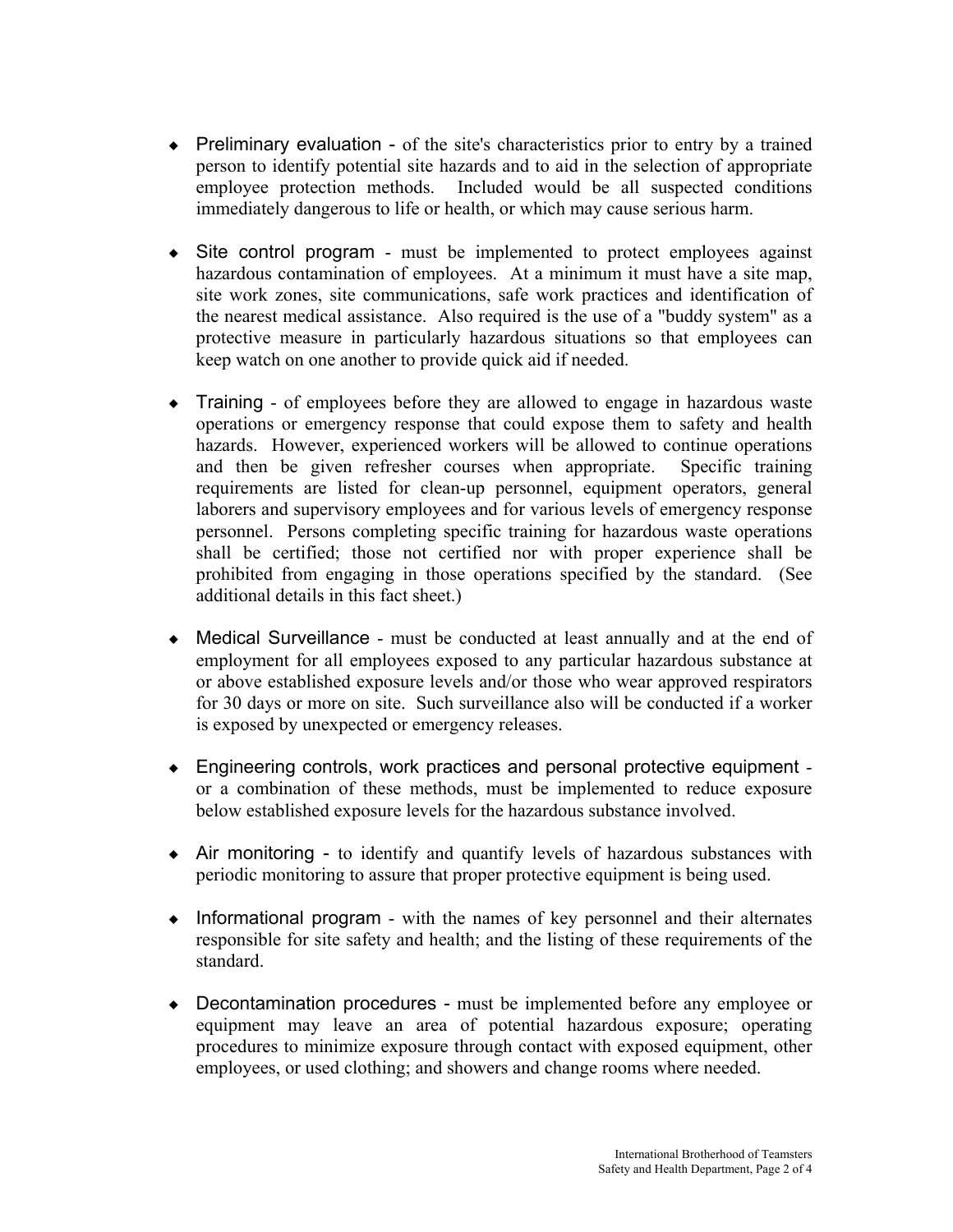- Emergency response plan to handle possible on-site emergencies must be developed and implemented prior to beginning hazardous waste operations. Such plans must address: personnel roles; lines of authority, training and communications; emergency recognition and prevention; safe places of refuge; site security; evacuation routes and procedures; emergency medical treatment; and emergency alerting.
- $\bullet$  Off-site emergency response plan must be established to better coordinate emergency action by the local services and to implement appropriate control action.

## **TRAINING REQUIREMENTS:**

Training requirements will vary with the type of operation involved. The various operations and their dependent training requirements are:

- Uncontrolled hazardous waste operations mandated by various levels of government. These workers must have 40 hours of initial training before entering a site and at least three days of actual field experience under a trained, experienced supervisor. Employees visiting the site occasionally need only 24 hours of prior training and one day of supervised field experience. Managers and supervisors directly responsible for clean-up operations must have an additional eight hours of specialized training in waste management. Annual refresher training of eight hours is required for regular site workers and the managers.
- $\bullet$  Sites licensed under RCRA. Employees must have 24 hours of training plus eight hours of annual refresher training.
- Emergency response operations at other than RCRA sites or uncontrolled hazardous waste site clean-ups. **This will apply to most hazardous material incidents.** Different levels of initial training are required depending on the duties and functions of each responder plus demonstrated competence or annual refresher training sufficient to maintain competence.

 (1) First responders - awareness level: These are the individuals who are likely to witness or discover a hazardous substance release and whose only responsibility is to initiate the emergency response by notifying others. They are not to become involved in the response in any other way. They must demonstrate competency in such areas as recognizing the presence of hazardous materials in an emergency, the risks involved, and the role they should perform.

 (2) First responders - operations level: These are the individuals who respond defensively for the purpose of protecting property, persons, or the nearby environment without actually trying to stop the release. They must have eight hours of training plus "awareness level" competency or demonstrate competence in their role.